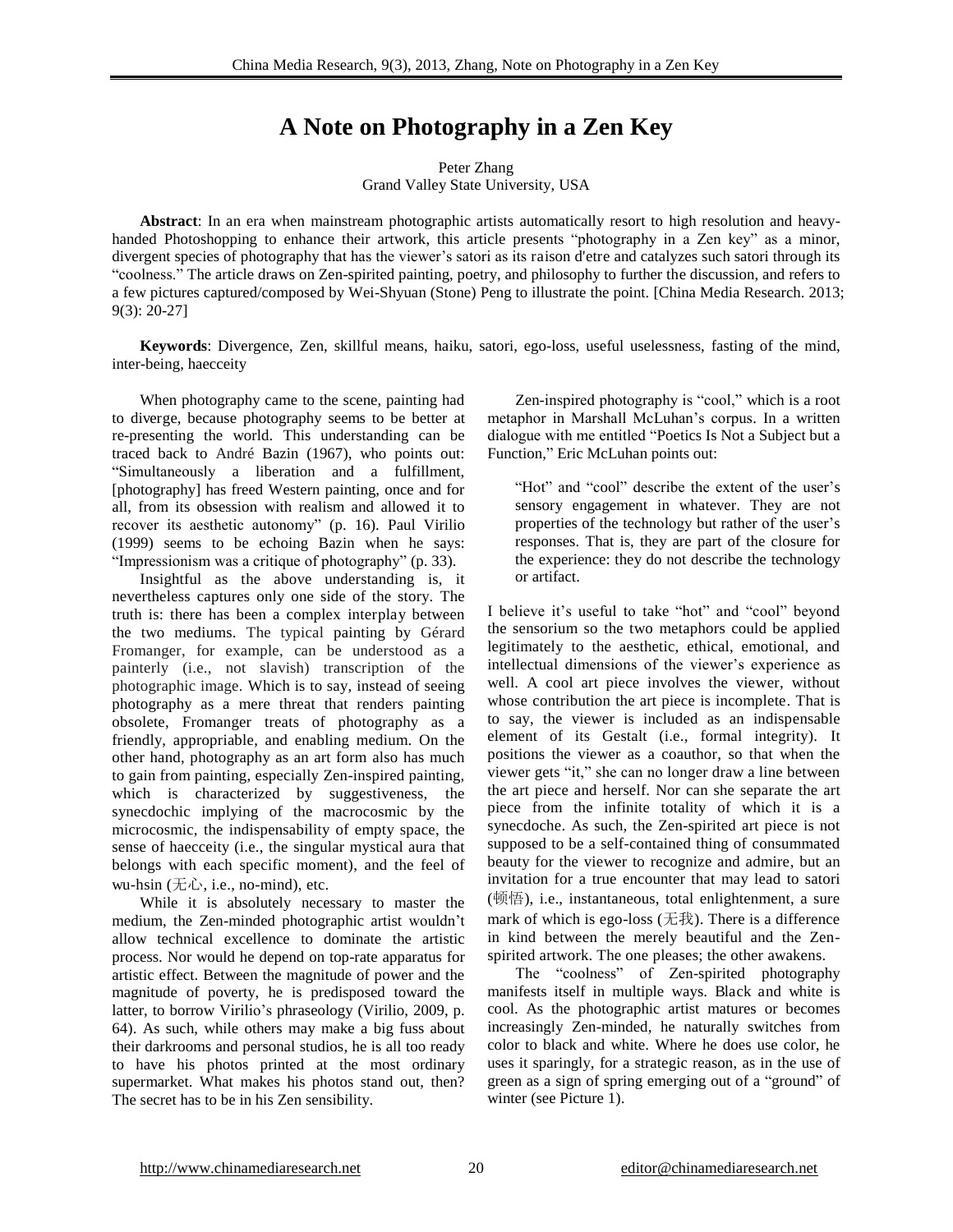Suggestiveness is cool. Imagine a picture of a few aquatic plants whose stems cast zigzag-shaped shadows on water. It takes a moment of wonder for the viewer to figure out there's a ripple that is barely perceptible (see Picture 2). Now envision a picture of a horse stopping on a snow-covered farmland against the background of two or three trees. Such a picture profoundly involves the viewer because each farm implies its owner, and each horse its rider, in the same way each picture implies its viewer. It being a snowy scene only enhances the viewer's sense of existence, snow being such a potent reminder of the often forgotten forces of nature and our oneness with the all-encompassing whole. The picture is cool also because it vaguely calls to mind Robert Frost's poem, "Stopping by Woods on a Snowy Evening" (see Picture 3). The mood of the picture is captured by a haiku:

Sleet falling; Fathomless, infinite Loneliness. (Watts, 1957, p. 186)

Such a scene involves the viewer existentially and emotionally.

Simplicity is cool. As Bruce Lee (1975), the Zenminded martial artist, points out: "The height of cultivation runs to simplicity. Half-way cultivation runs to ornamentation" (p. 24). Paraphrasing a line from Tao Te Ching ("为道日损"), he further points out: "It's not daily increase but daily decrease – hack away the [inessentials]!" (Lee, 1975, p. 42). Indeed, less is more. Simplicity of composition in photography is the equivalent of parsimony in painting or writing, as captured by the expression, "(So and so is being) frugal with ink as if it were gold" ("惜墨如金"). Imagine a picture of a gray-colored, cracked brick wall against the bottom of which stands a tiny, tiny seedling that has turned red (see Picture 4). What an economical, fresh way to indicate the advent of fall! Such a picture invokes the Chinese expression, "A single (fallen) leaf betokens the coming of fall" (" $-\mathbb{H}$ ) 知秋").

Now imagine a black and white picture of a heron standing on ice covered with a thin layer of water, accompanied by nothing but its shadow (形影相吊). The discontinuity of the shadow – which is a stroke of genius as much as it is an act of God – contrasts with the solidity of the heron image. The interrupted shape of the shadow implies in the subtlest way imaginable that there is a breeze blowing on the thin layer of water. This is arguably the coolest way to render visible a natural force that in itself is invisible. The juxtaposition of the solid image of the heron and its discontinuous shadow creates vital energy  $(\overline{\overline{z}})$ , and makes an otherwise static picture dynamic, full of vitality (see Picture 5). The picture embodies the Zen principle of wu-hsin, and calls to mind a Zenrin (禅林) poem cited by Alan Watts (1957):

The wild geese do not intend to cast their reflection; The water has no mind to receive their image. (p. 181)

Indeed, the heron does not intend to cast its shadow, and the water has no mind to receive it.

As an image of solitude, the heron picture immediately calls to mind a Zen-spirited poem by Su Shi (苏轼):

| 人生到处知何似? |
|----------|
| 恰似飞鸿踏雪泥。 |
| 泥上偶然留指爪, |
| 鸿飞哪复计东西。 |

Here's a translation offered by Curtis Smith, a Su Shi scholar:

Where one is in life, what can compare? It is just as a wild goose in flight, alighting on slushy snow. On the snow, occasionally is left a track of a claw; The goose flies off, but who knows whether to the east or the west.

The poem coaches a Zen attitude toward life. So does the picture, which is a skillful means (善巧方便) the photographer comes up with to induce satori in the viewer. The simplicity of Zen-spirited pictures lies in the indefinite article "a": a seedling, a heron. Liu Zongyuan (柳宗元) has a poem that exemplifies this principle perfectly well:

| 千山鸟飞绝, |  |
|--------|--|
| 万径人踪灭。 |  |
| 孤舟蓑笠翁, |  |
| 独钓寒江雪。 |  |

A plain rendition will be adequate for our purposes:

Not a single bird in all the mountains, Nor a single person on all the paths. Only an old man in a straw mantle and a straw hat on a solitary boat, Fishing alone in a cold river in the snow.

A Zen-minded photographer will be able to capture such a scene. It's all about haecceity: a specific time of the year, a specific hour of the day, a specific slice of the world. Speaking of haecceity, Monet's haystacks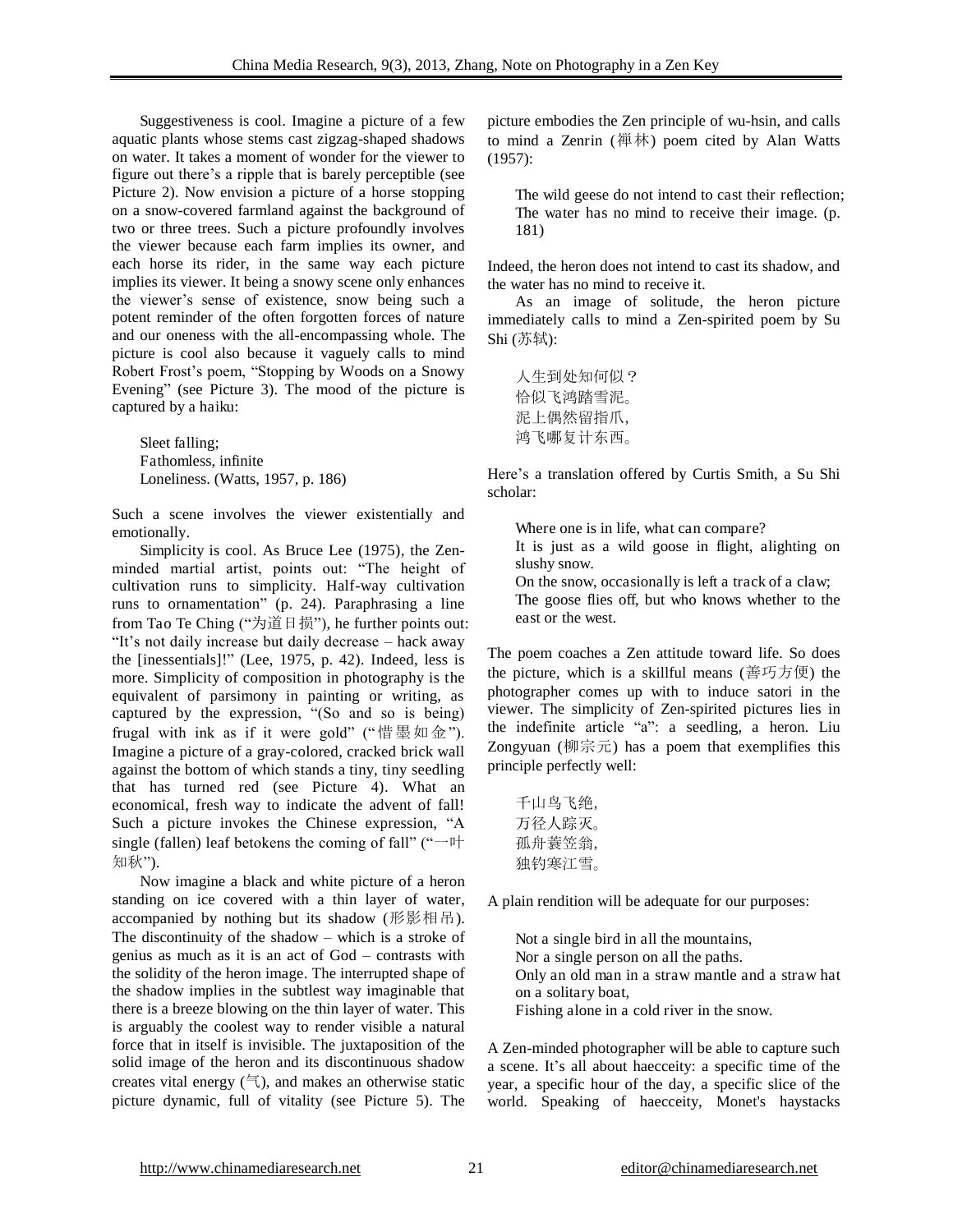paintings are all about haecceities, or once-occurring Zen moments.

Liu Zongyuan's poem situates a tiny "figure" in a vast "ground." It implies another principle: empty space is cool. Thinking takes space. That's why there's a lot of "air" in McLuhan's tetrads. That's why the typical CEO's office has a lot of unused, seemingly useless space. That's why there are such things as the Sabbath and the sabbatical. If music gets people to muse, that's because "music is the space between the notes," as Claude Debussy, the French composer inspired by symbolism, points out. Symbolism, by the way, is characterized by the pulling out of visual connections, i.e., by the creation of gaps. Empty space  $(\boxtimes \triangleleft)$  is a matter of useful uselessness (无用之用). It is one of the chief characteristics of Zen-spirited painting. As Watts (1957) points out:

One of the most striking features of the Sung landscape, as of sumi-e as a whole, is the relative emptiness of the picture – an emptiness which appears, however, to be part of the painting and not just unpainted background. By filling in just one corner, the artist makes the whole area of the picture alive…. The secret lies in knowing how to balance form with emptiness and, above all, in knowing when one has "said" enough. For Zen spoils neither the aesthetic shock nor the satori shock by filling in…. Furthermore, the figure so integrally related to its empty space gives the feeling of the "marvelous Void" from which the event suddenly appears. (p. 179)

Watts (1957) further suggests that empty space plays a crucial role in poetry as well – at least in East Asian poetry. As he puts it:

In poetry the empty space is the surrounding silence which a two-line poem requires – a silence of the mind in which one does not "think about" the poem but actually feels the sensation which it evokes – all the more strongly for having said so little. (p. 183)

Empty space is Zen-spirited painting's most precious gift for photography. To put it in a paradox, empty space allows photography to encompass the unlimited through the limited, or to gesture toward the cosmic through the human-scaled or the anthropomorphic. A few Zen-spirited lines from John Dewey's Art as Experience are in order here:

We suppose the experience has the same definite limits as the things with which it is concerned. But any experience the most ordinary, has an indefinite total setting. Things, objects, are only focal points of a here and now in a whole that stretches out

indefinitely… any experience becomes mystical in the degree in which the sense, the feeling, of the unlimited envelope becomes intense…. This sense of the including whole implicit in ordinary experiences is rendered intense within the frame of a painting or poem…. A work of art elicits and accentuates this quality of being a whole and of belonging to the larger, all-inclusive, whole which is the universe in which we live…. Where egotism is not made the measure of reality and value, we are citizens of this vast world beyond ourselves, and any intense realization of its presence with and in us brings a peculiarly satisfying sense of unity in itself and with ourselves. (Dewey, 1934, pp. 193-195)

Dewey's point about paintings or poems applies to Zenspirited photos. Empty space is veritably the chief means by which the Zen-minded artist could invoke the larger, all-inclusive whole and display a cosmic consciousness.

 The significance of unfilled space is not only aesthetic but also existential. Dewey (1934) further points out:

Space is room, Raum, and room is roominess, a chance to be, live and move. The very word "breathing space" suggests the choking, the oppression that results when things are constricted…. Lack of room is denial of life, and openness of space is affirmation of its potentiality. Overcrowding, even when it does not impede life, is irritating…. Works of art express space as opportunity for movement and action…. Emphasis upon spaciousness is a characteristic of Chinese paintings. (p. 209)

Dewey's sentiment is shared by Virilio (2008), who echoes: "… the very place of freedom… is expanse… freedom needs a field" (p. 83). In a different context, Virilio (1997) points out: "Oriental wisdom has it that time is useful when it is not used. Surely we can say the same of space, the unused life-size of the expanse of a world unknown and often ignored" (p. 60). In the inexhaustibility of nature lies humanity's freedom from claustrophobia.

With its simple composition and empty space, the typical Zen-spirited picture offers an antidote against busyness, and enforces a fasting of the mind (心斋) in the viewer. It constitutes a spiritual discipline (修炼) or askesis for artist and viewer alike.

Zen-spirited pictures not only show empty space, but also imply empty time. Snow, water, mist, and sky are recurrent motifs in Zen-spirited pictures. Oftentimes, there is no clear line between snow and sky, water and mist, the better to imply a profound sense of oneness among all elements. On the other hand, Zen-spirited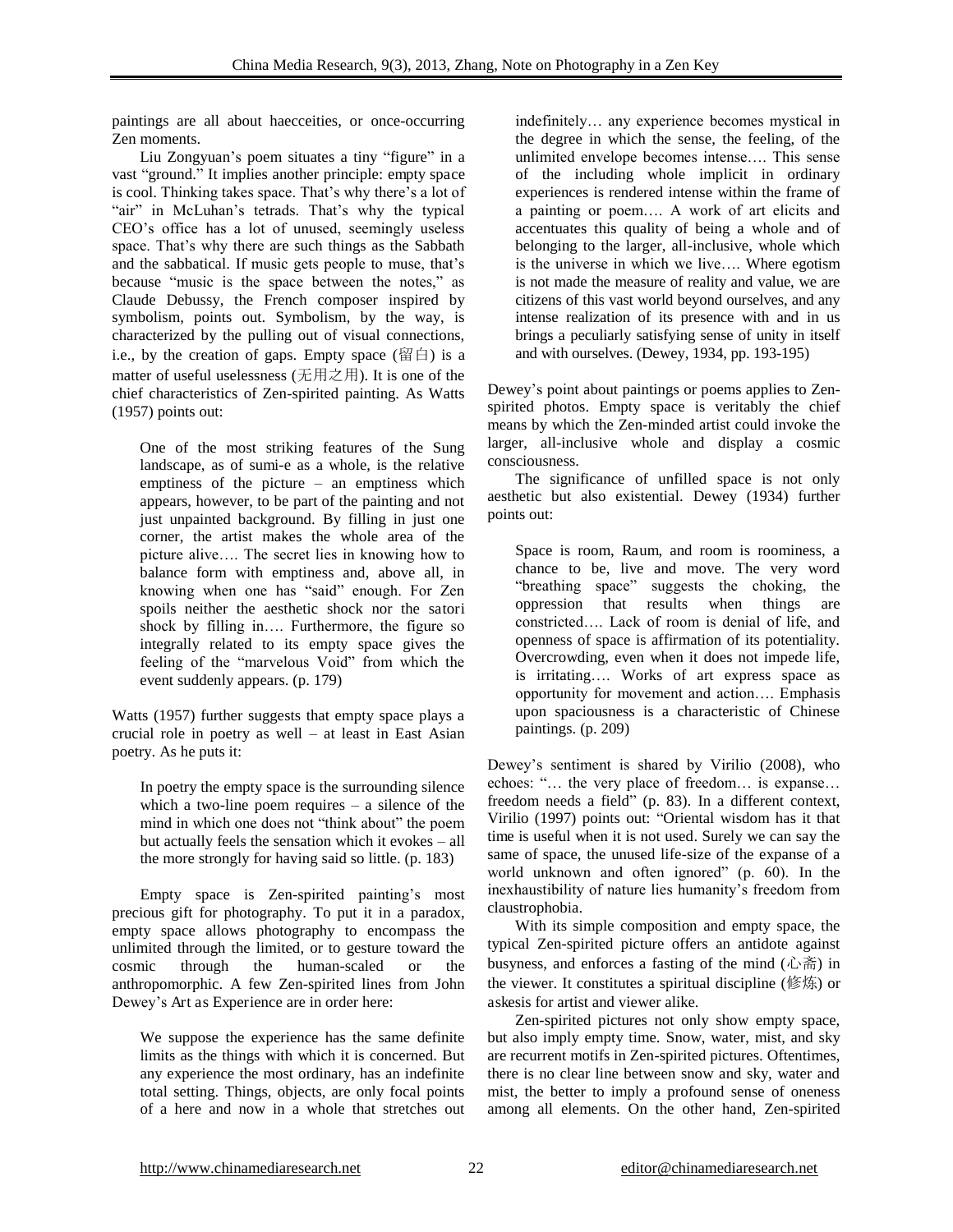pictures both result from and create empty time – time for ludus, for wondering, for marveling at and getting carried away by the immemorial, renewed-moment-bymoment, eternally returning processes of nature.

Zen-spirited photography almost invariably shows a loving attitude toward nature, which is profoundly mystical. Absent infiltration by the stubborn, inexplicable forces of nature, the cityscape would be utterly sterile and alienating. The indescribable, shifting-by-the-moment patterns made by countless birds where the two highways meet in the downtown Grand Rapids area always keep me awe-stricken. The birds fly, and fly, for no reason, for no purpose. They do it purely in a wu-hsin (i.e., no-mind) mode. The ineffable ease and elegance with which they make and remake formations at once perplex and curiously excite me. I can't stand having the radio on when driving past, when encountering this miracle of nature. By the same token, a black and white picture featuring the irregular, vital, out-stretching branches of a leafless winter tree against a backdrop of sharp-edged high-rises in Chicago would be tremendously powerful (see Picture 6). The irregularity forcefully disrupts the suffocating uniformity of the scene, and generates a cooling effect. Gilles Deleuze (2004) has it right when he says: "when the medium is hot, nothing circulates or communicates except through the cool, which controls every active interaction..." (p. 250). The interfacing between the hot and the cool generates vital energy. In the Chicago scene, coolness is synonymous with livability. The naked, dark-colored tree is the equivalent of a breath of fresh air, and a precious cooling force in a "hot" scene.

 Zen-spirited pictures are the artistic equivalent of the imagistic haiku (俳句). A haiku is essentially a oneimage poem. Take this one:

Leaves falling, Lie on one another; The rain beats on the rain. (Watts, 1957, p. 187)

Ezra Pound got the inspiration for his imagist poems precisely from haiku. Here's a most famous poem by him:

The apparition of these faces in the crowd; Petals on a wet, black bough. (McLuhan & Parker, p. 1968, p. 36)

Watts (1957) points out:

"… a good haiku is a pebble thrown into the pool of the listener's mind, evoking associations out of the richness of his own memory. It invites the listener to participate instead of leaving him dumb with admiration while the poet shows off." (pp. 183-184)

This is Watts's way of saying that the haiku is "cool."

He further points out:

The artificial haiku always feels like a piece of life which has been deliberately broken off or wrenched away from the universe, whereas the genuine haiku has dropped off all by itself, and has the whole universe inside it. (Watts, 1957, p. 196)

Watts's points about the haiku apply equally well to Zen-spirited pictures.

The raison d'etre of Zen-spirited photography is satori, or psychic minorization taken to the nth power. The photographic image is the equivalent of what McLuhan calls a probe, what Deleuze (1995) calls a mediator (pp. 121-134), what Huxley (1954) knows as mescaline, what Leary (1968) knows as LSD, or what the Zen practitioner knows as the strike of the master's staff on the head  $($  当头棒喝). The point of the image is to awaken the viewer from petty-minded attachments. The image is supposed to embody and coach a Zen ethos. It takes the right kind of receptivity for the viewer to "contract" this ethos. The petty viewer is easily attracted to the prettiness of, say, the heron image, which is to miss the point altogether. The clever viewer may intuit a psychic or social posture out of the heron's bodily stance. The wise viewer is simply shocked by a sudden realization of the profound oneness of all beings (i.e., the realization that being is really inter-being) and can no longer be bothered by the hustle and bustle of mundane life. This realization is an inner trip of no return. The superior viewer, who sees the mystical in the mundane all the time, would smile an understanding smile and go about her daily routine like normal.

A passage from Thich Nhat Hanh's book, Zen Keys, is in order here:

"All of the Buddha's teachings are a finger pointing to the moon." To see the moon, we use the finger, but we must not mix up the finger and the moon.... "Skillful means"… are methods created to guide people toward awakening. But if these methods are taken as a description of awakening or as awakening itself, they become a kind of prison. As soon as we think that the finger is the moon, we will no longer look in the direction the finger is pointing. (Hanh, 1995, p. 51)

The Zen-spirited picture is to satori as the finger is to the moon. It is meant as a catalyst for satori. To treat it as another fetish object to get attached to is to miss the point entirely.

When photographic artists are overly distracted by high resolution (which does reverse into "noise") and high saturation, when the proliferation of picture taking threatens to blunt our perception and blind us to the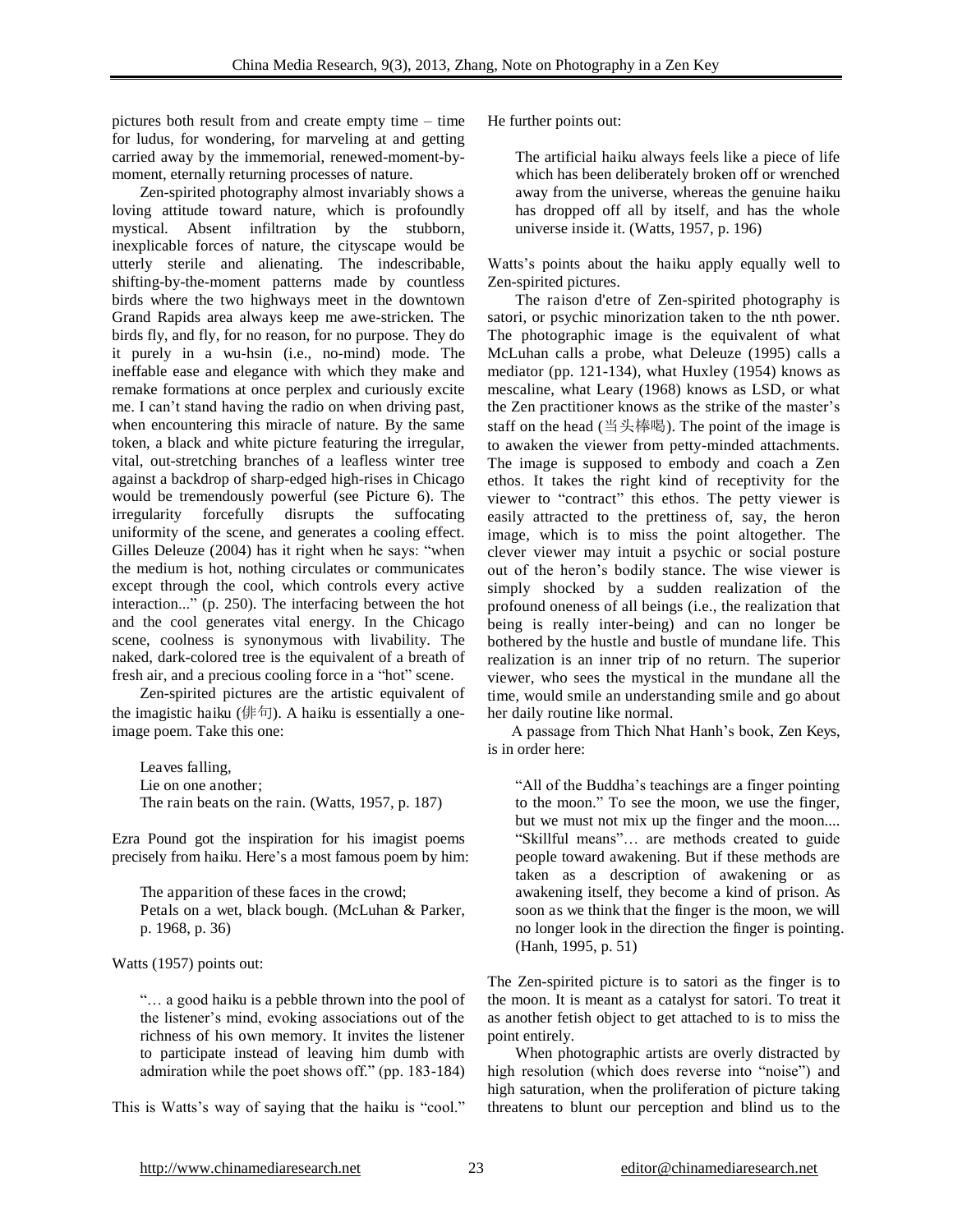mystical nature of the world, we might as well entertain the opposite strategy (反其道而行之), and explore photography in a minor mode, in a Zen key, as something that holds the promise to retune our sensibility. To couch it in Deleuzian terms, it's impossible for the new race of photographic artists, already preparing their work and their styles, not to be born.

#### **Acknowledgements**

 This article was inspired by the photographic art pieces of Wei-Shyuan (Stone) Peng (彭炜玄). Originally from Taiwan, Peng is an award-winning amateur (i.e. playful, wu-hsin) photographic artist and a hydrogeologist based in West Michigan. All of the examples this article refers to are from his portfolio, available at [www.stonepeng.com.](http://www.stonepeng.com/) The author thanks the following scholars and artists (listed in alphabetical order) for their encouragements and/or helpful suggestions: Guo-Ming Chen, Eric Goodman, Eric McLuhan, David Rathbun, Stephen Rowe, Lee Thayer, Tony Thompson, and Victoria Veenstra. The author also thanks Curtis Smith for offering a subtle translation of Su Shi's poem for incorporation into this article.

#### **Correspondence to:**

Dr. Peter Zhang School of Communications Grand Valley State University Allendale, MI 49301 Email: [peter.zxg@gmail.com](mailto:peter.zxg@gmail.com) <http://gvsu.academia.edu/PeterZhang>

### **References**

- Bazin, A. (1967). What is cinema? Vol. 1. (H. Gray, Trans.). Berkeley: University of California Press.
- Deleuze, G. (1995). Negotiations. (M. Joughin, Trans.). New York: Columbia University Press.
- Deleuze, G. (2004). Desert islands and other texts, 1953-1974. (D. Lapoujade, Ed., M. Taormina, Trans.). New York: Semiotext(e).
- Dewey, J. (1980). Art as experience. New York: Perigee Books.
- Hanh, T. N. (1995). Zen keys. New York: Doubleday.
- Huxley, A. (1954). The doors of perception. London: Chatto & Windus.
- Leary, T. (1968). The politics of ecstasy. New York: G. P. Putnam's Sons.
- Lee, B. (1975). Tao of jeet kune do. Santa Clarita, California: Ohara Publications.
- McLuhan, M. & Parker, H. (1968). Through the vanishing point: Space in poetry and painting. New York: Harper & Row.
- Virilio, P. (1997). Open sky. (J. Rose, Trans.). London: Verso.
- Virilio, P. (1999). Politics of the very worst: An interview by Philippe Petit. (M. Cavaliere, Trans., S. Lotringer, Ed.). New York: Semiotext(e).
- Virilio, P. (2009). Grey ecology. (D. Burk, Trans., H. von Amelunxen, Ed.). New York: Atropos Press.
- Virilio, P. & Lotringer, S. (2008). Pure war: Twentyfive years later. (M. Polizzotti, Trans.). LA: Semiotext(e).
- Watts, A. (1957). The way of Zen. New York: Vintage Books.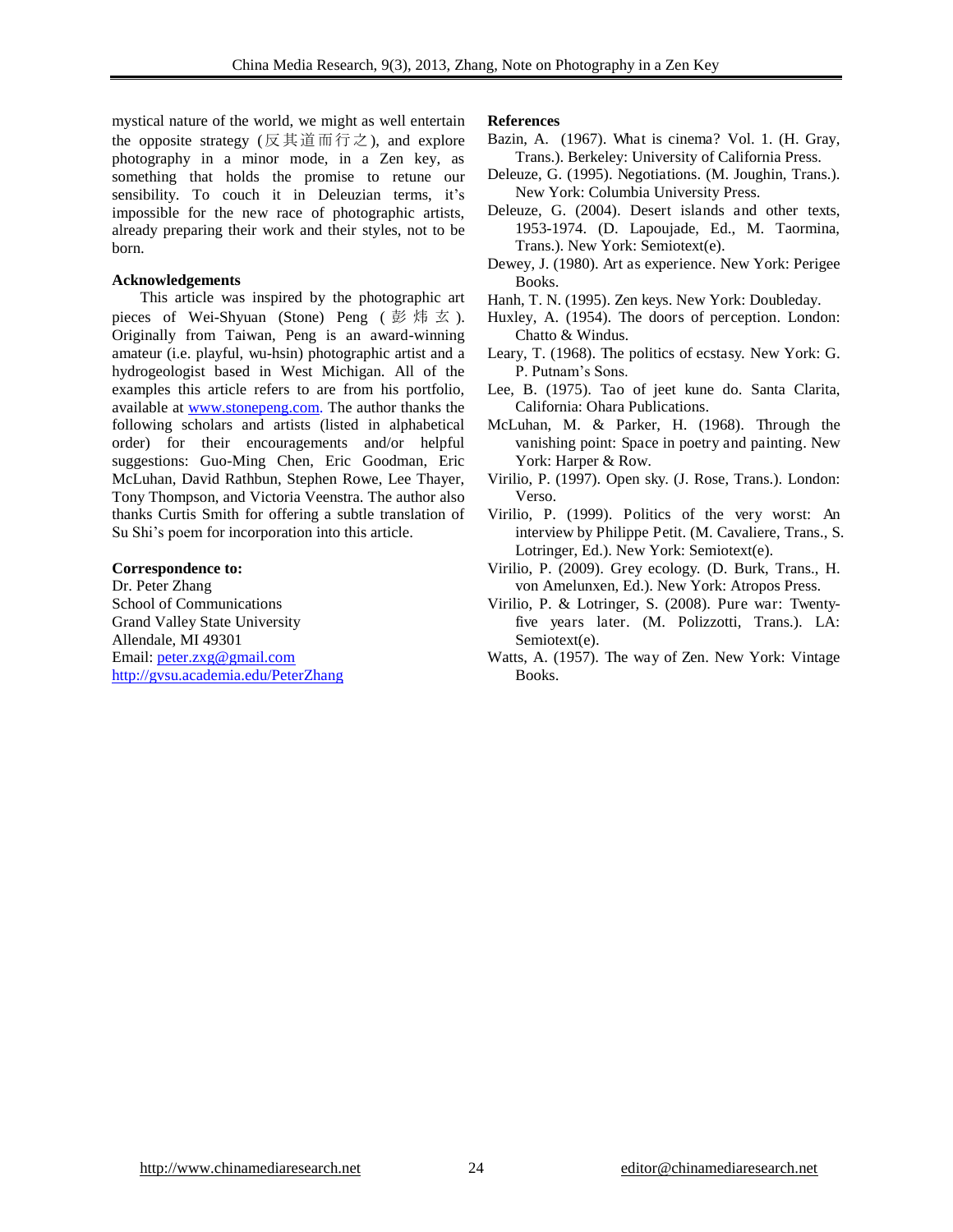# **Appendix: Pictures Mentioned in the Article**

Picture 1: Spring



Picture 2: Summer

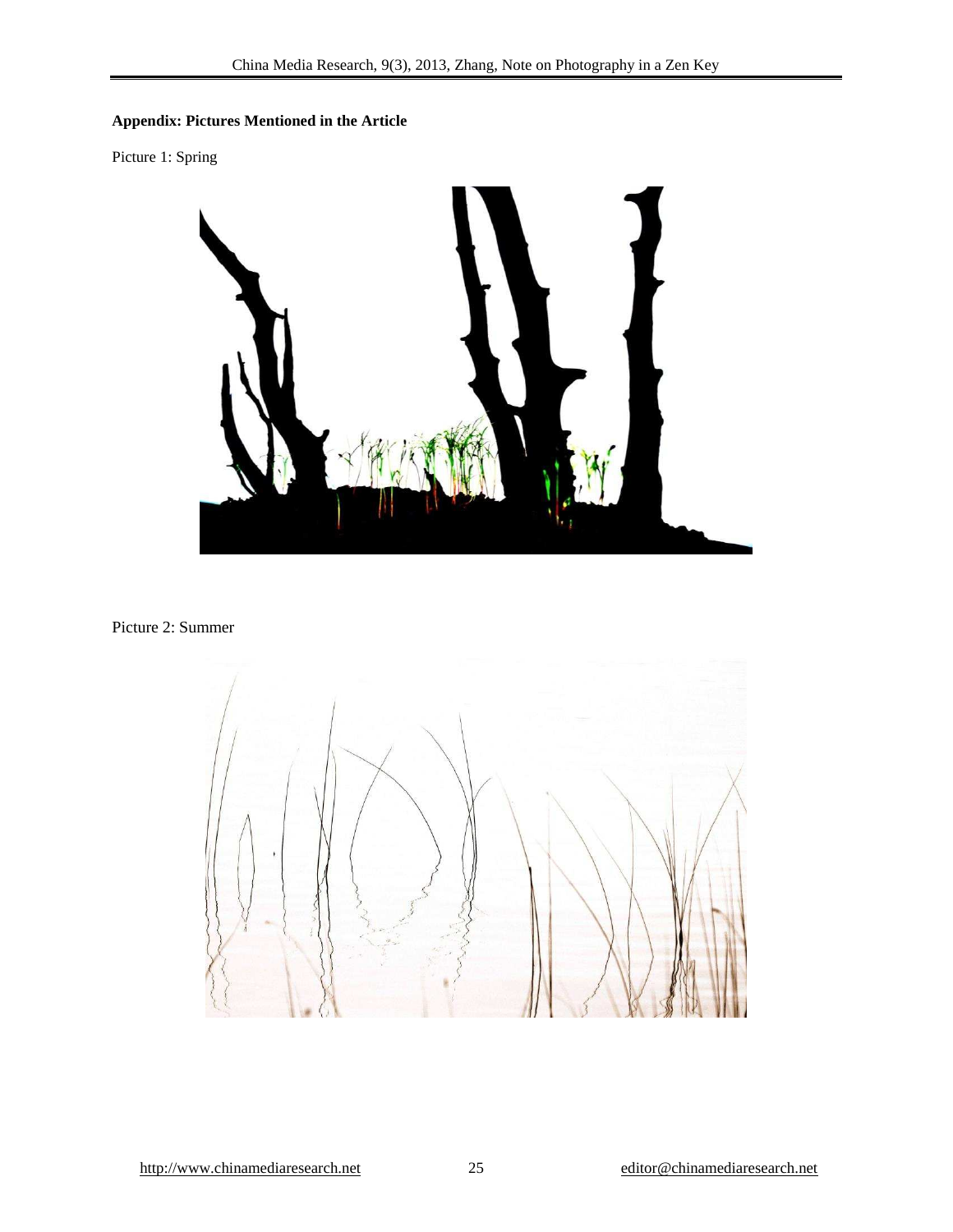Picture 3: Winter



## Picture 4: Fall

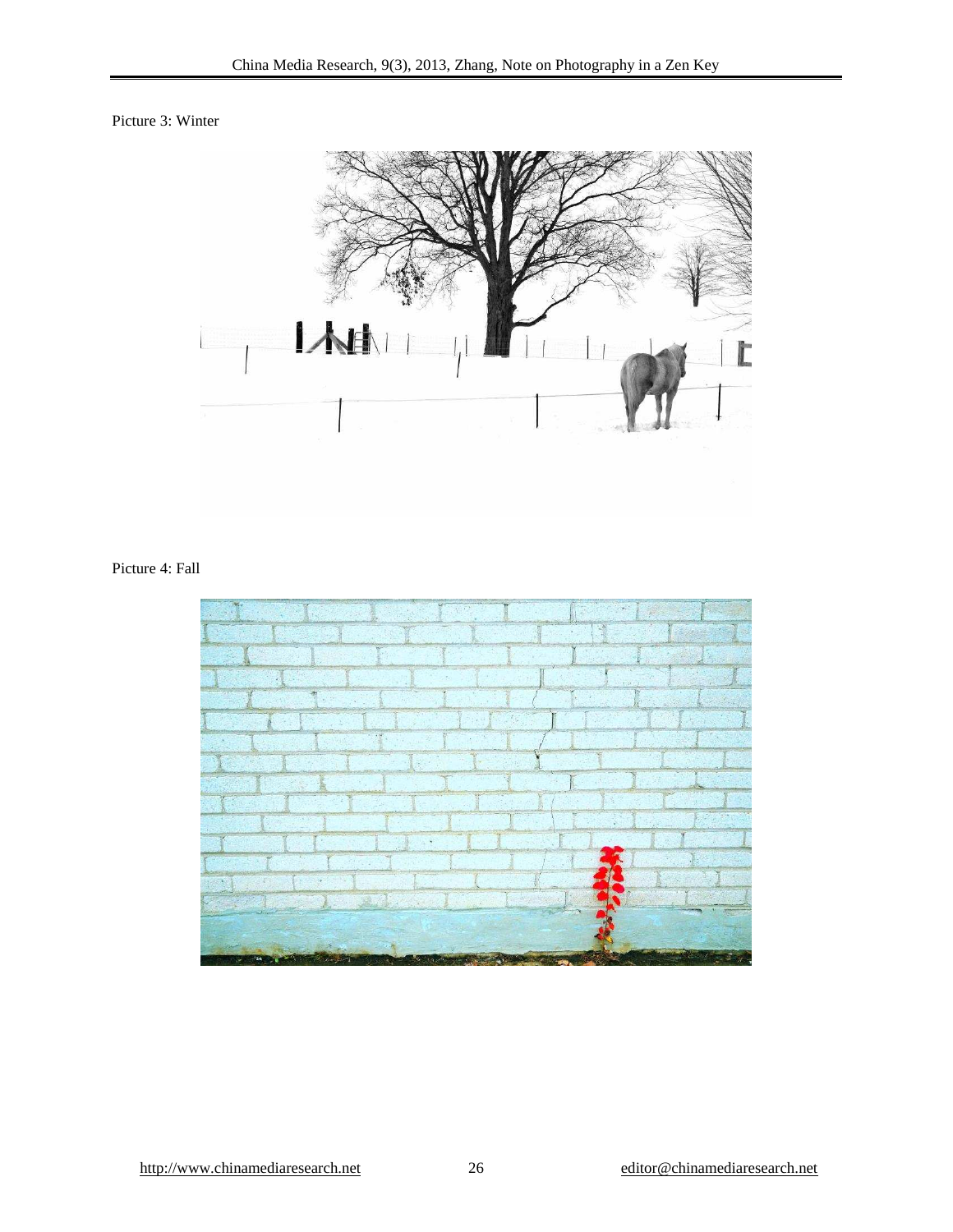Picture 5: Heron Alone



Picture 6: Chicago